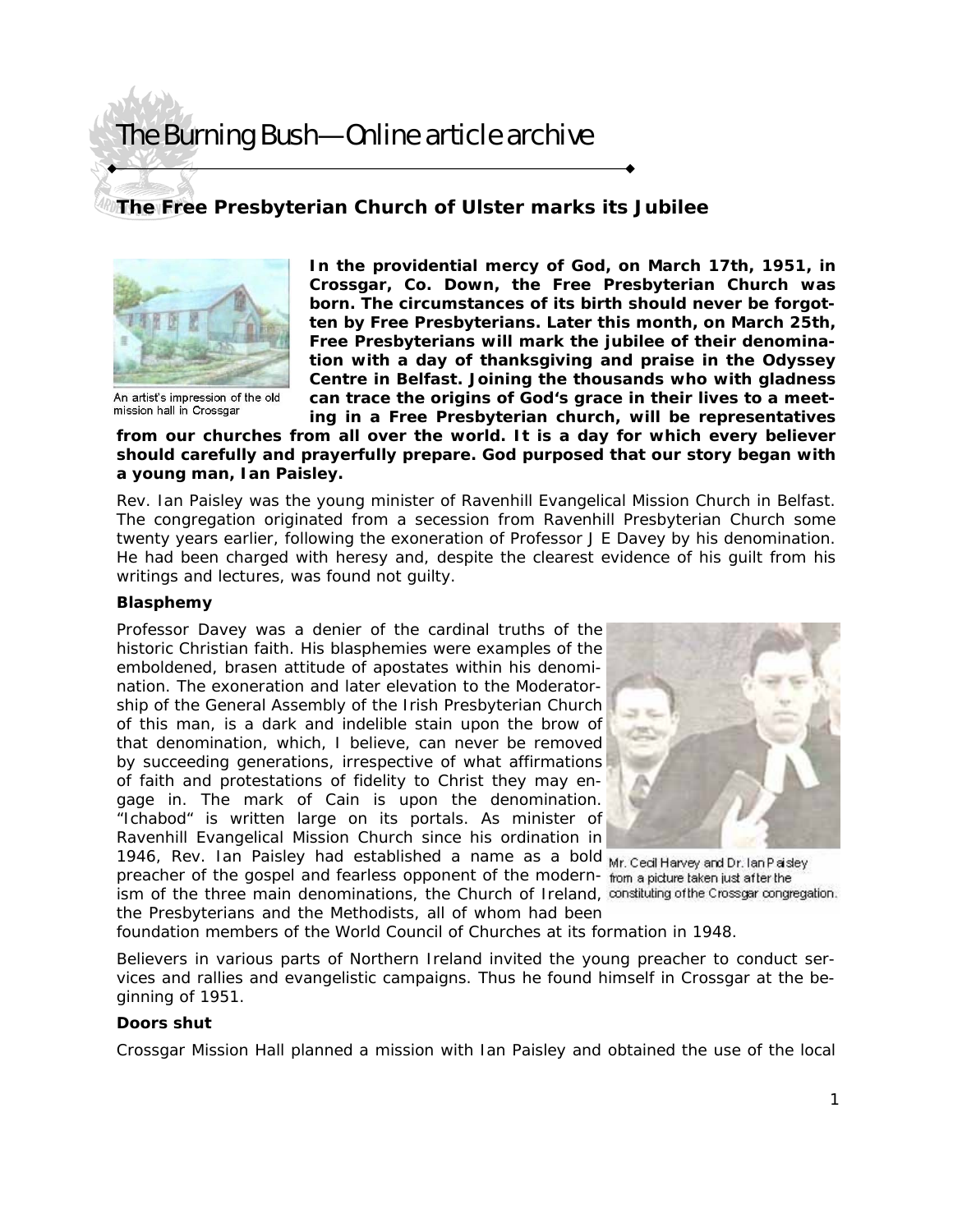# The Burning Bush—Online article archive

Presbyterian church hall for its Lord's Day meetings during the mission, the elders in the church being involved with the mission hall and being in full sympathy with the stand of the young evangelist.

The decision by the local elders under the chairmanship of the Interim Moderator of the vacant Crossgar congregation, Rev. Bailey, was overturned by the local Presbytery and Ian Paisley was banned from the church hall and on the first night of the mission, the church hall was shut fast in the face of the elders and people who had gathered to protest at the decision, and the mission began in the mission hall. Three elders, Mr. Hugh J Adams, Mr. George Gibson and Mr.



same early picture.

Cecil Harvey were suspended by the Presbytery for their refusal to Mr. HughJ Adams from the accept the decision to close out the gospel from their own church hall. They became the founding fathers of our church.

### **Modernistic Control**

This decision was a catalyst which made many in Crossgar face up to the fact that their denomination was under the control of modernists and apostates. They had no option but to obey God and resign from the Presbyterian Church of Ireland. The new congregation was constituted as the first Free Presbyterian congregation on March 17th. Rev. Ian Paisley's own congregation in Belfast voted to become a Free Presbyterian congregation shortly after.

#### **Spread**

The stand thus taken in Crossgar and Belfast encouraged others, long discontent with the direction their churches were going in, to affiliate with this fledgling seccession. Soon, a number of congregations of the Free Presbyterian Church had been formed. They were: Cabra (now Ballymoney), Mount Merrion, Rasharkin, Dunmurry Portavogie, Whiteabbey (now Newtownabbey). Limavady, Coleraine and Sandown followed soon after.

#### **1966 imprisonment**

The imprisonment of three ministers of the Free Presbyterian Church in 1966, was the occasion of a further and much more widespread arousing of Ulster to the dangers and directions of Ecumenism. The imprisonment was an unconcealed attempt by the ecumenicallycontrolled unionist government of the day to curb, by intimidation, the growing protest of Free Presbyterianism against ecclesiastical and political Ecumenism. The former contrived to lead the land under the dominance of ecumenical theology and the latter was determined to accommodate Irish republicanism with its demand, at the point of a terrorist's gun, for a united Ireland.

## **False charges**

The imprisonment arose out of charges against the three ministers, Revs. Ian Paisley, John Wylie and 22-year-old licentiate minister, Ivan Foster, that they had taken part in an unlawful assembly. Their defence was that they had taken part in an annual protest march and picket of the General Assembly of the Irish Presbyterian Church for which police permission was granted, and that march had been stopped by the police at the point where the alleged unlawful assembly had taken place. The assembly was the result of police ac-